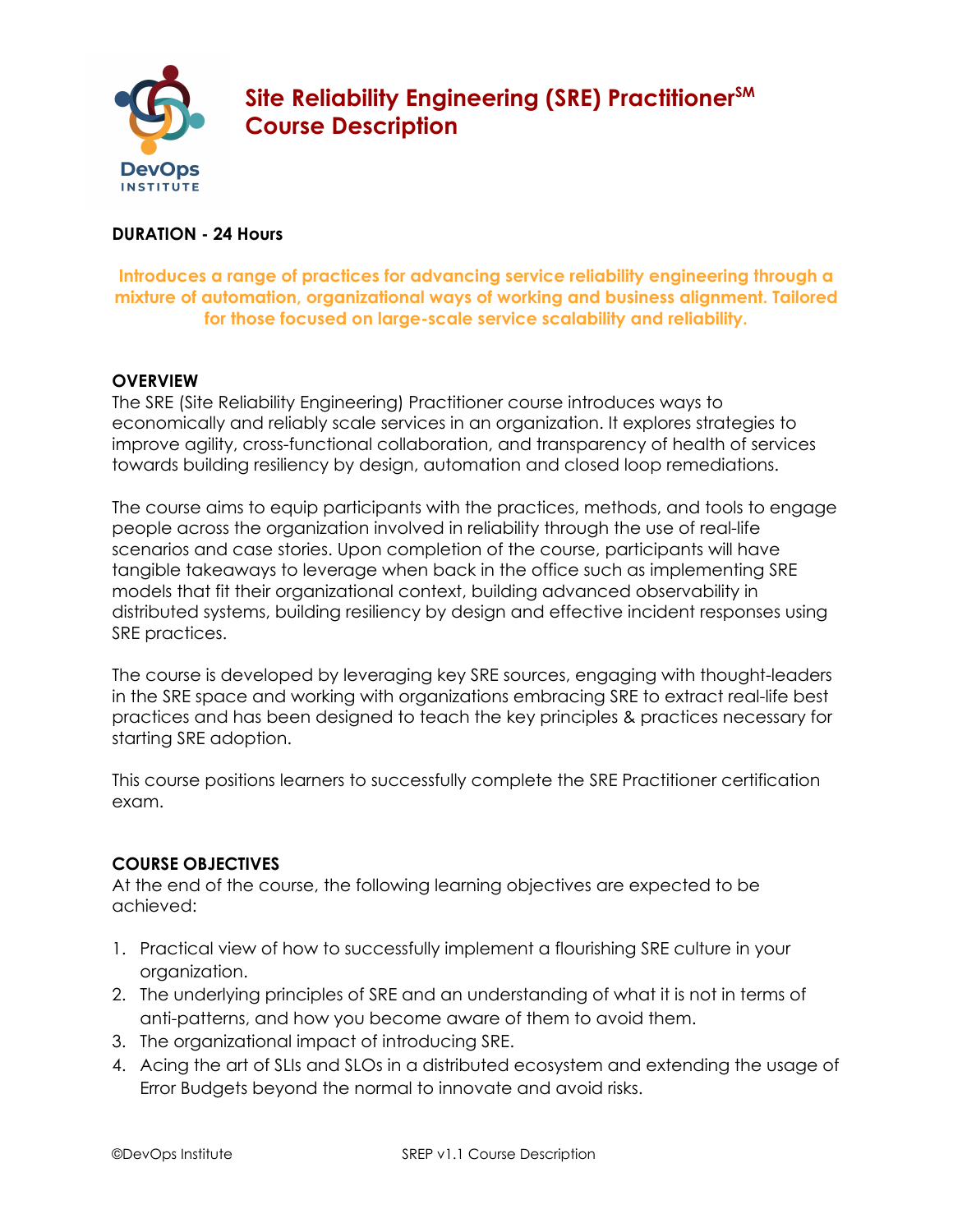- 5. Building security and resilience by design in a distributed, zero-trust environment.
- 6. How do you implement full stack observability, distributed tracing and bring about an Observability-driven development culture?
- 7. Curating data using AI to move from reactive to proactive and predictive incident management. Also, how you use DataOps to build clean data lineage.
- 8. Why is Platform Engineering so important in building consistency and predictability of SRE culture?
- 9. Implementing practical Chaos Engineering.
- 10. Major incident response responsibilities for a SRE based on incident command framework, and examples of anatomy of unmanaged incidents.
- 11. Perspective of why SRE can be considered as the purest implementation of DevOps.
- 12. SRE Execution model
- 13. Understanding the SRE role and understanding why reliability is everyone's problem.
- 14. SRE success story learnings

# **AUDIENCE**

The target audience for the SRE Practitioner course are professionals including:

- Anyone focused on large-scale service scalability and reliability
- Anyone interested in modern IT leadership and organizational change approaches
- Business Managers
- Business Stakeholders
- Change Agents
- Consultants
- DevOps Practitioners
- IT Directors
- IT Managers
- IT Team Leaders
- Product Owners
- Scrum Masters
- Software Engineers
- Site Reliability Engineers
- System Integrators
- Tool Providers

# **LEARNER MATERIALS**

- Twenty-four (24) hours of instructor-led training and exercise facilitation
- Learner Manual (excellent post-class reference)
- Participation in unique exercises designed to apply concepts
- Sample documents, templates, tools and techniques
- Access to additional value-added resources and communities